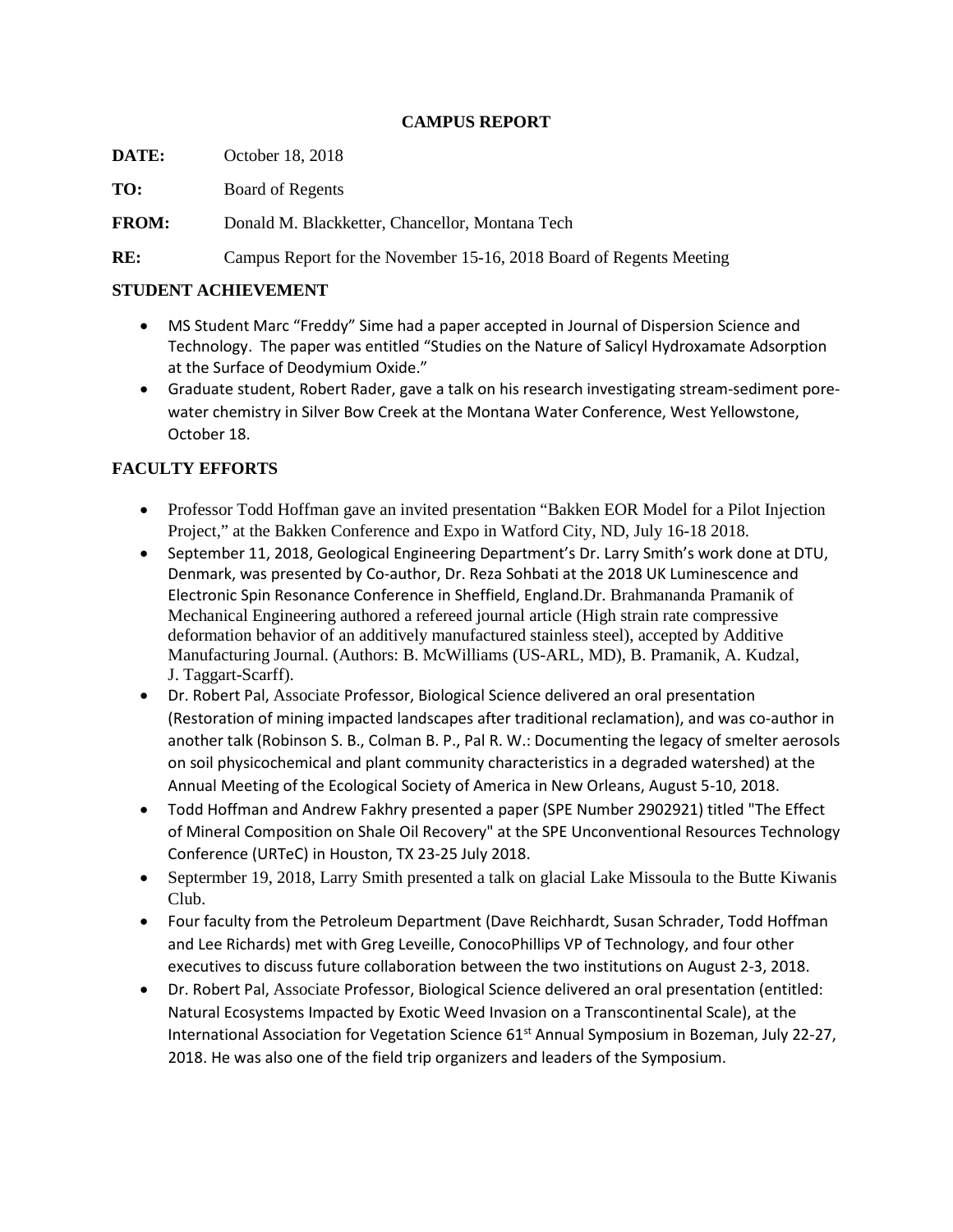- Dr. Courtney Young, Dr. H.H. Huang, and Dr. Avimanyu Das submitted 4 abstracts for considering as presentations to the SME Annual Meeting to be held at the End of February in Denver in 2019. All 5 abstracts were accepted. The papers will be presented by respective students: Gary Wilson (MS), Stephanie Trant (MS), Simon Timbillah (PhD) and Prince Sarfo (PhD).
- Vice Chancellor for Research, Bev Hartline, travelled to Nigeria in early December to present three invited talks at two universities: the Federal University of Technology—Akure (FUTA) in Ondo State and the Michael and Cecilia Ibru University in Delta State. The talks were on "Great Ideas Need Money: Writing Winning Proposals to Pursue your Dreams," "Advancing Women and Minorities in Science and Engineering," and "Award Winning Proposals for Competitive Grants."
- Chris Gammons (Professor, Geological Engineering) and grad students Francis Grondin, Alex Brown, Ethan Coppage, and Ian Kallio presented separate papers dealing with the mineralogy and geochemistry of mineral deposits at the Montana Bureau of Mines and Geology's Annual Mining and Minerals Symposium, October 11-12.
- Dr. Courtney Young and Dr. Avimanyu Das were co-authors on the paper that Marc Sime had accepted in Journal of Dispersion Science and Technology.
- Dr. Robert Pal, Associate Professor, Biological Science received a small grant from Butte Silver Bow. The funds are for providing technical support for the Butte Reclamation Evaluation System (BRES). The project receives an award of \$12,000.Dr. Brahmananda Pramanik of Mechanical Engineering was a primary-author in an oral presentation (Influence of Build-angle on Charpy Impact Fracture of Laser Powder Bed 3D-printed Stainless Steel and Aluminum Cast Alloy), delivered at TMS Annual Meeting & Exhibition, Phoenix, AZ (Authors: B. Pramanik, K. Kuelper, MD. Salahuddin, B. Madigan).
- Dr. Brahmananda Pramanik of Mechanical Engineering was a primary-author in an oral presentation (Influence of Build-angle on Charpy Impact Fracture of Laser Powder Bed 3Dprinted Stainless Steel and Aluminum Cast Alloy), delivered at TMS Annual Meeting & Exhibition, Phoenix, AZ (Authors: B. Pramanik, K. Kuelper, MD. Salahuddin, B. Madigan).

# **CAMPUS HAPPENINGS**

- Montana Tech brought Dame Jocelyn Bell Burnell from Oxford University for her first visit to Montana, where she presented talks on campus and at MSU Bozeman. Dr. Bell Burnell discovered radio pulsars as a graduate student at Cambridge University. Though passed over for the 1974 Nobel Prize in physics, which was awarded to her advisor, she has just won the 2018 \$3 million "Special Breakthrough Prize in Fundamental Physics," to be received in California in early November, and she plans to donate the money to fund women, underrepresented minority, and refugee students interested in studying physics.
- The Institute for Educational Opportunities is pleased to announce that Theresa Rader, Director of the Student Support Services Program at Montana Tech, was inducted as ASPIRE's Regional President on October 2, 2018 at the ASPIRE annual conference in Missoula, MT. Rader, a Butte native and long-time MT Tech employee will be charged to represent the needs of 143 federally funded programs serving 42,000 low-income first-generation students from the mountain west states of Montana, Wyoming, Utah, South Dakota, North Dakota and Colorado on the national board of the Council for Opportunity in Education. Theresa works effectively with her students at Montana Tech, helping them enter, persist, and graduate with a Bachelor's degree. Commendably, she is just as effective at protecting and expanding all students'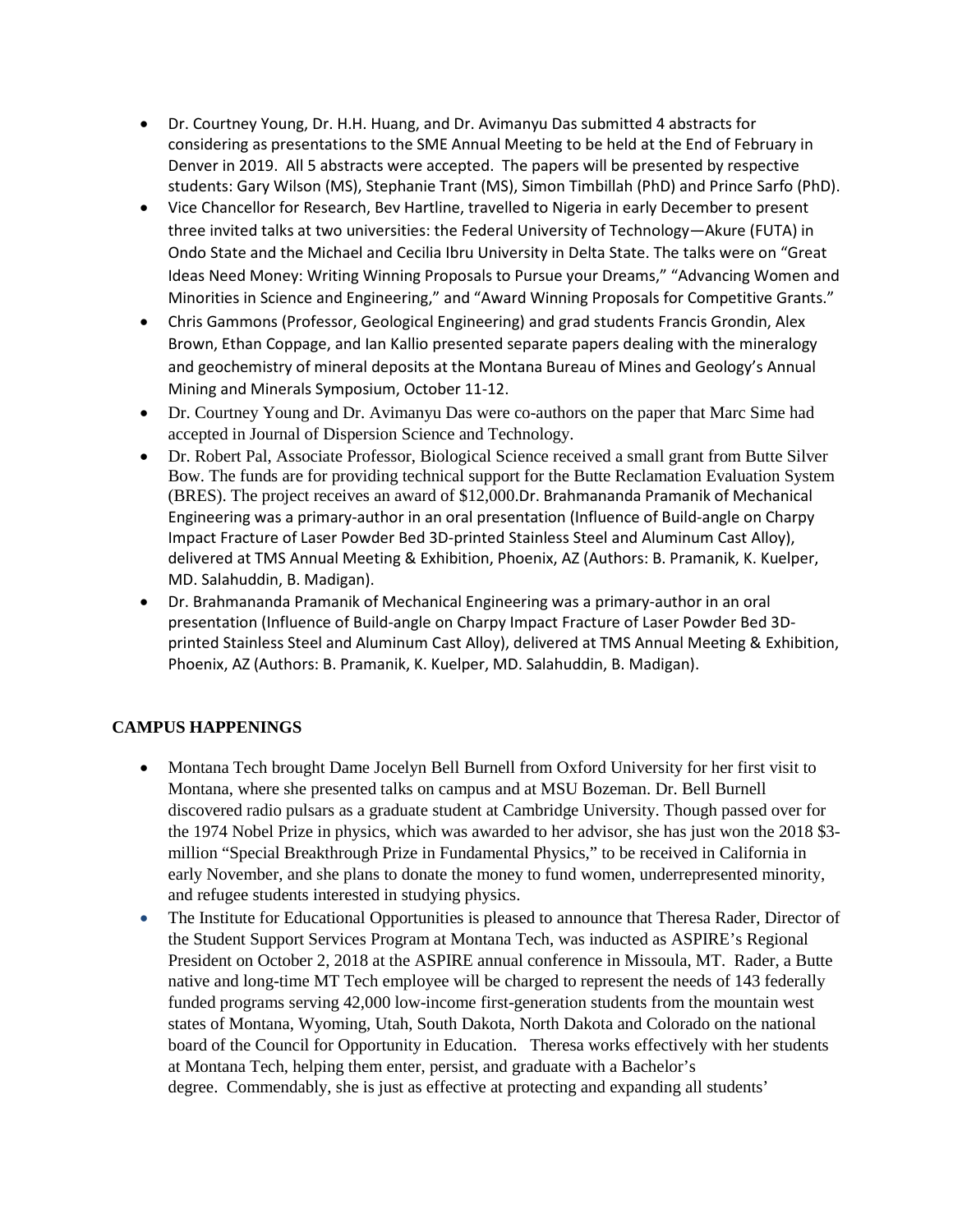opportunities within the national legislative and policy arena. Montana Tech is honored to have a fighter of her caliber to put forward in this leadership role.

• Trisha Southergill gave two presentations and the National Council of University Research Administrators (NCURA) Region VI/VII annual meeting October 7-10 titled "How Am I ever Going to Do that? Problem Solving" with Sandra Logue from University of Colorado Anschutz Medical Campus and "Pre-Award Budgeting Basics" with Beth Kingsley from Denver Health.

### **MONTANA BUREAU OF MINES AND GEOLOGY ACTIVITY**

- MBMG staff-members Abdo, Thale, McKillips, Rose, Sutherland, Gotkowitz, Stickney, Yakovlev, Gotkowitz, Warren, Icopini attended the MBMG Brown Bag Seminar - **Introduction to ArcGIS Pro**, presented by MBMG GIS Specialist Yiwen Li., in Butte, MT on Oct. 9, 2018.
- MBMG Scientists Berg, Duiame, Metesh, Stickney, Thale, Icopini, Korzeb, Elliot, Scarberry, Mosolf, attended the MBMG Mining and Mineral Symposium held in Butte, Montana, from October 10-13, 2018.
- MBMG Director Dr. J. Metesh and Scientist P. Thale presented **Mineral Potential of Montana**  at the MBMG Mining and Mineral Symposium, Butte, MT. October 11, 2018.
- MBMG Scientist Dr. Gary Icopini presented **History and Recent Changes in the Geochemistry of the Berkeley Pit Lake** at the Chemistry & Geochemistry Department Seminar, Montana Tech, Oct. 3, and at the 2018 Mining and Mineral Symposium in Butte, Oct. 11, 2018.
- MBMG Scientist Dr. K. Scarberry presented **Overview of Mesozoic Magmatism in Montana** at the 2018 Mining and Mineral Symposium, Butte, Montana, October 12, 2018.
- MBMG Scientist Dr. J. Mosolf presented **Late Cretaceous Crustal Shortening and Coeval Magmatism within the Bannack Volcanic Field Southwest Montana** at the 2018 Mining and Mineral Symposium, Butte, MT October 12, 2018.
- MBMG Director of Earthquake Studies Mike Stickney was interviewed for: "Sheridan Fights" Ongoing Water Woes," in The Montana Standard, September 24, 2018. [https://mtstandard.com/news/local/sheridan-well-woes-caused-by-lincoln](https://mtstandard.com/news/local/sheridan-well-woes-caused-by-lincoln-earthquake/article_332f1b72-851b-576c-bdf6-3a9be511022f.html)[earthquake/article\\_332f1b72-851b-576c-bdf6-3a9be511022f.html](https://mtstandard.com/news/local/sheridan-well-woes-caused-by-lincoln-earthquake/article_332f1b72-851b-576c-bdf6-3a9be511022f.html)
- MBMG Geologist C. Elliott was interviewed for: "Meeting About Plan to Raise tailings Dam goes Smoothly," in The Montana Standard, October 5, 2018. [https://mtstandard.com/news/local/meeting-about-plan-to-raise-tailings-dam-goes](https://mtstandard.com/news/local/meeting-about-plan-to-raise-tailings-dam-goes-smoothly/article_5533ff5e-1707-5304-a614-b8d1b96cb2dc.html)[smoothly/article\\_5533ff5e-1707-5304-a614-b8d1b96cb2dc.html](https://mtstandard.com/news/local/meeting-about-plan-to-raise-tailings-dam-goes-smoothly/article_5533ff5e-1707-5304-a614-b8d1b96cb2dc.html)
- MBMG Research Division Chief Dr. M. Gotkowitz presented **Use of Borehole Geophysics to Assess Fracture Connectivity and Hydraulic Gradients** at the Montana Tech Public Lecture Series, Butte, MT., Sept. 13, 2018.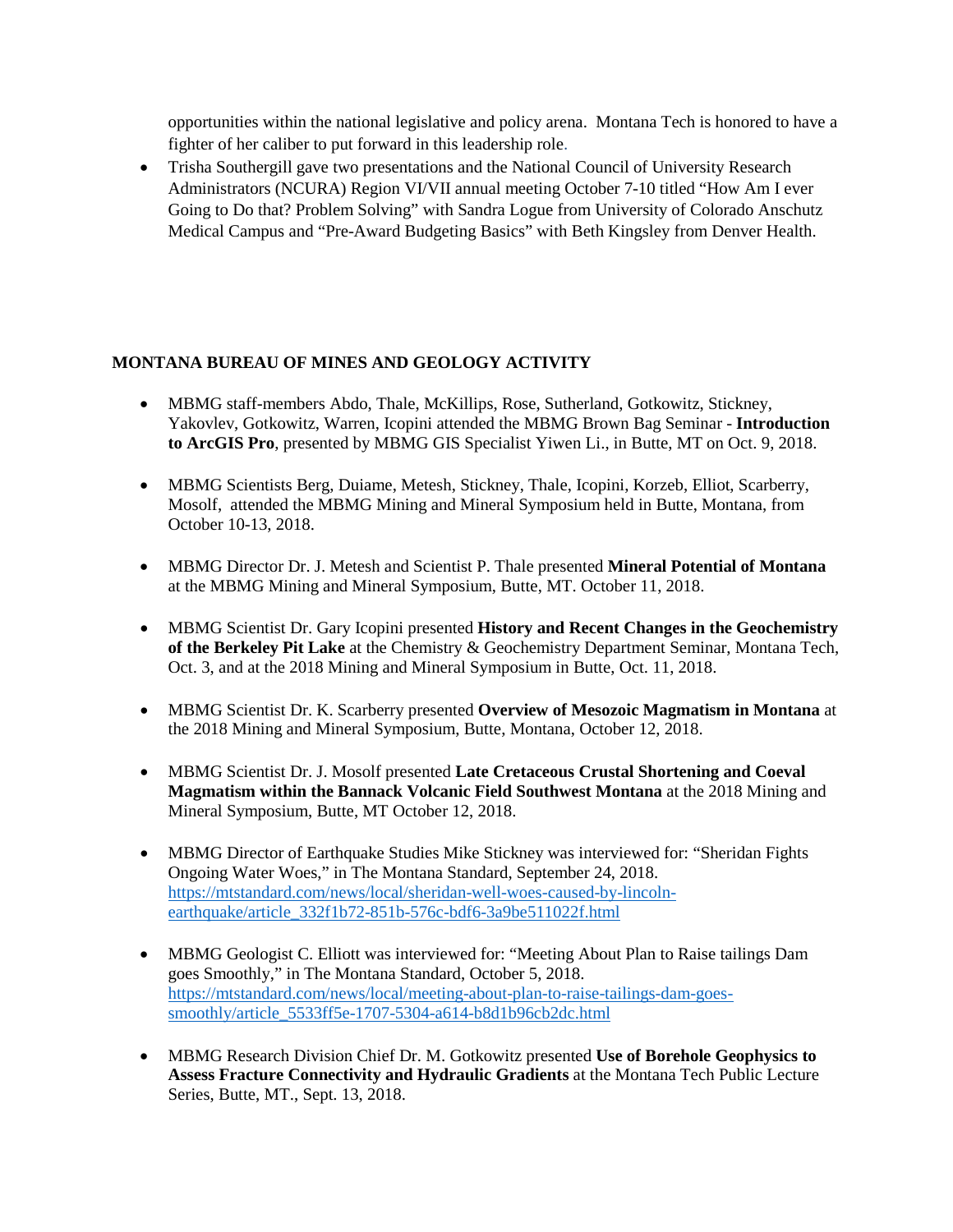- MBMG Director of Earthquake Studies Mike Stickney presented **Recent Rumblings 2018** to the Helena Rotary Club in Helena, MT, October 15, 2018.
- Mineral Museum Assistant J. Foley staffed the MBMG Display Mineral Case, and Economic Geologist S. Korzeb attended, the Denver Mineral Show, Denver, CO, Sept. 13-16, 2018.
- MBMG Geologist C. Elliott led a Water Quality Station Field Trip for the Clark Fork Water Education Program for East Middle School 7th Grade, Silver Bow Creek, MT, Oct. 4, 2018.
- MBMG Hydrogeologist, Dr. E. Meredith, participated in the MUS Roadshow, presenting **Monitoring Water Around Energy** at Great Falls College; Pondera Senior Center in Conrad; Shelby High School; MSU-Northern, Havre; Aaniih Nakoda College, Harlem; Great Northern Hotel, Malta; and in Lewistown, Montana, Oct. 3 - 5, 2018.
- MBMG Director Dr. J. Metesh presented **Where Does the Water Come From?** at the 18th Annual Montana Water Law Conference, Oct 12, in Helena, MT.
- MBMG Geologist Cathy McDonald and S. Underwood edited and published **Southwest Montana geology from the Helena Salient to the drainages connecting Yellowstone Park**, Tobacco Root Geological Society Northwest Geology 47, 88 p.
- MBMG Research Division Chief Dr. M. Gotkowitz, M. Mathews, and M. Ginder-Vogel published **Effect of geochemical conditions on radium mobility in discrete intervals within the Midwestern Cambrian-Ordovician aquifer system**, Applied Geochemistry, 97, 2018, 238- 246.
- MBMG Hydrogeologist E. Meredith hosted the Coalbed Methane Technical Advisory Committee annual meeting at the MBMG Billings Office, Aug 28, 2018.
- MBMG Hydrogeologists Dr. E. Meredith and S. Kuzara presented **Isotopic Identification of AMD - Groundwater Interactions** while attending the 2018 National Association of Abandoned Mine Lands Program conference, Sept. 10 – 14, Williamsburg VA.
- MBMG Program Manager J. LaFave presented **Groundwater Conditions in Montana** at the Annual Fall Water School for Water & Wastewater Operators and Managers.
- MBMG scientists J. LaFave, A. English, M. Gotkowitz, M. Miller and M. Richter attended the Yellowstone Groundwater Control Area Technical Oversight Committee Annual Meeting in West Yellowstone, MT, Oct 11, 2018.
- MBMG Ground Water Assessment Program Manager J. LaFave presented **Ground water Conditions in the Upper Yellowstone Watershed** at the Upper Yellowstone River Workshop, West Creek Ranch, Emigrant, MT, Sept. 5, 2018.
- MBMG Chemist A. Huft and Chief Chemist J. Timmer provided an instructional tour of MBMG laboratory facilities to the Montana Tech Hydrogeology Field Camp, Aug. 13, 2018.